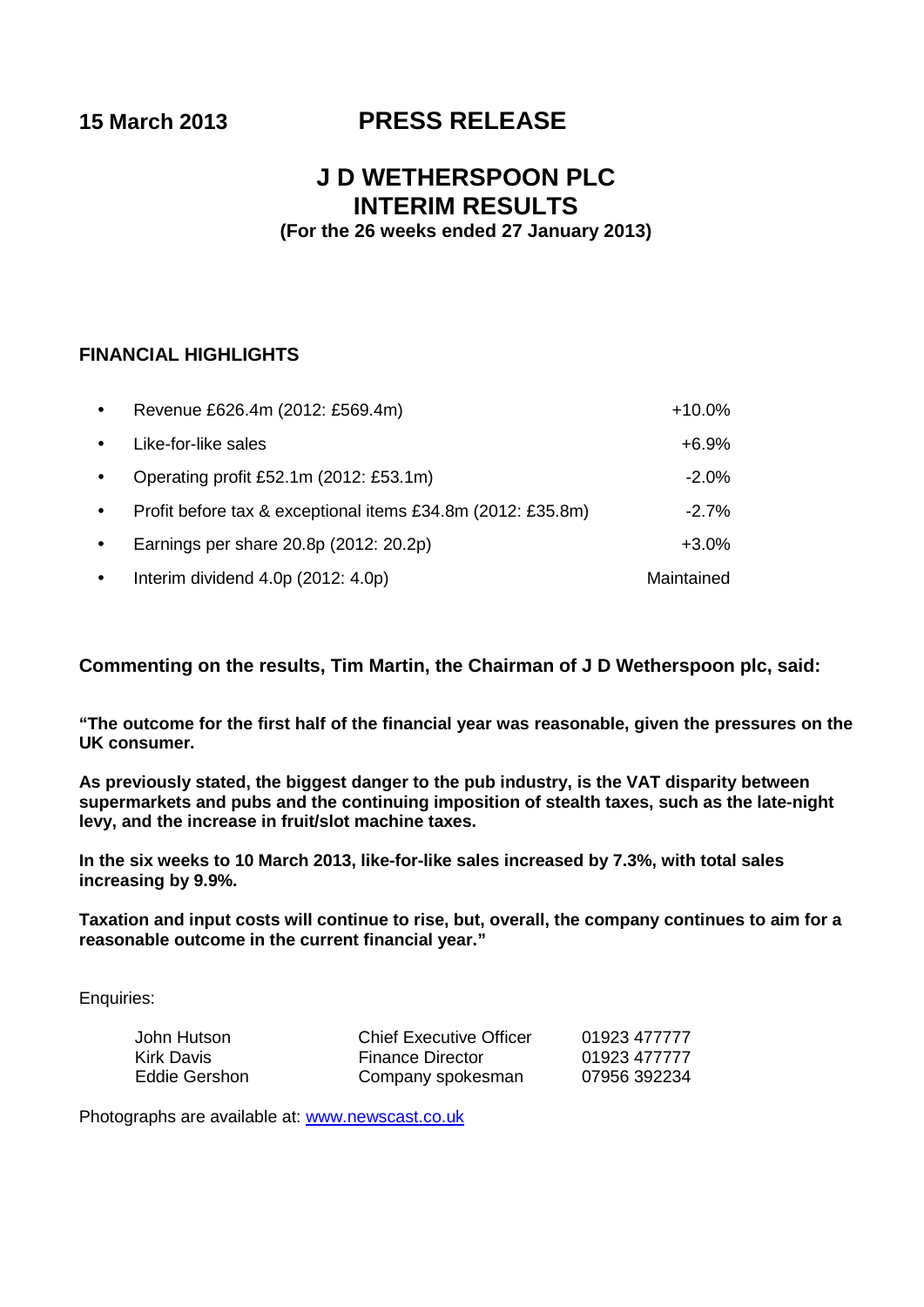# Notes to editors<br>1. JD W

- 1. JD Wetherspoon owns and operates pubs throughout the UK. The Company aims to provide customers with good-quality food and drink, served by well-trained and friendly staff, at reasonable prices. The pubs are individually designed and the Company aims to maintain them in excellent condition.
- 2. Visit our website [www.jdwetherspoon.co.uk](http://www.jdwetherspoon.co.uk/)
- 3. This announcement has been prepared solely to provide additional information to the shareholders of JD Wetherspoon, in order to meet the requirements of the UK Listing Authority's Disclosure and Transparency Rules. It should not be relied on by any other party, for other purposes. Forward-looking statements have been made by the directors in good faith using information available up until the date that they approved this statement. Forward-looking statements should be regarded with caution because of inherent uncertainties in economic trends and business risks.
- 4. The next Interim Management Statement will be issued on 8 May 2013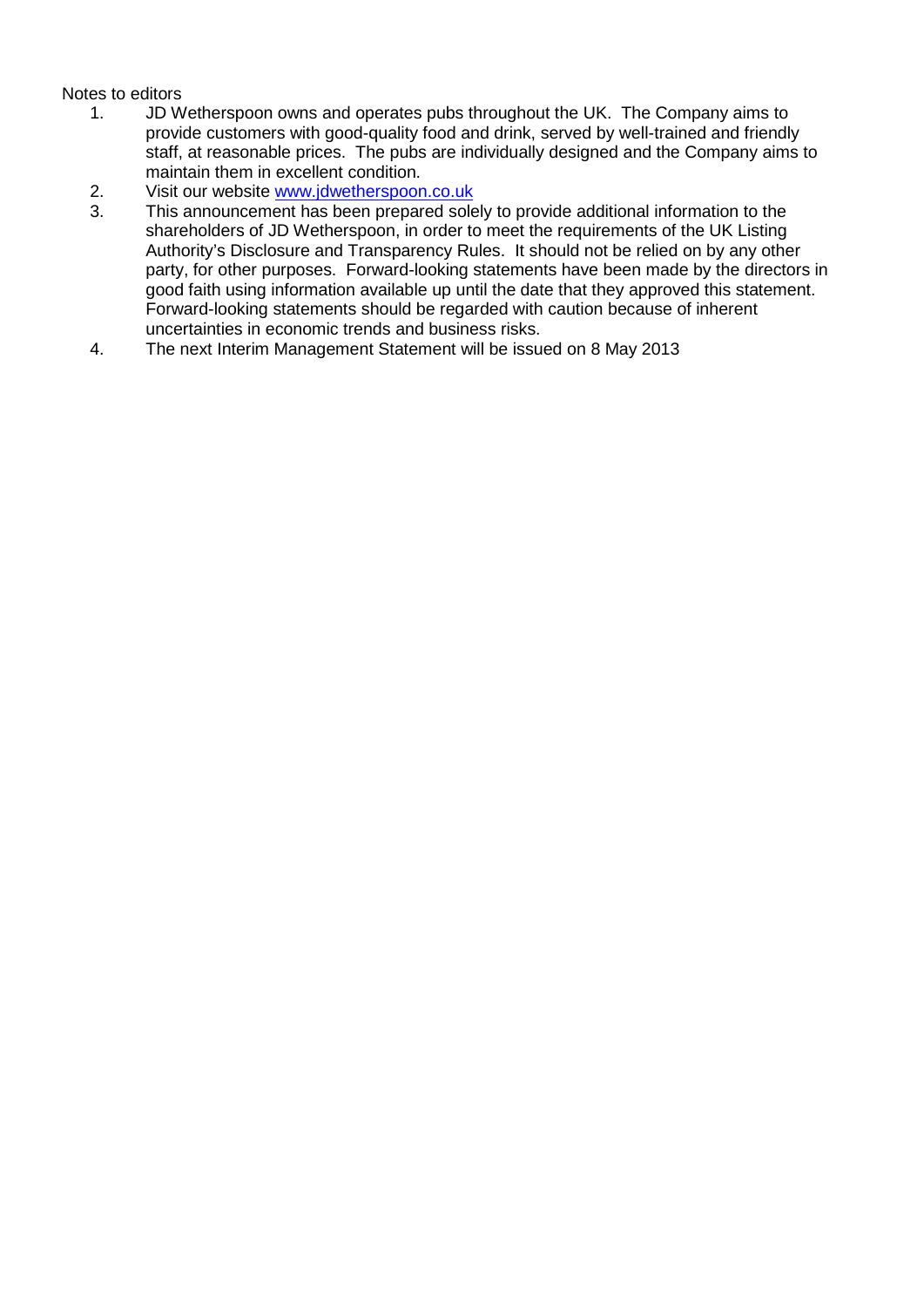# **CHAIRMAN'S STATEMENT AND OPERATING REVIEW**

In the 26 weeks ended 27 January 2013, like-forlike sales increased by 6.9%, with total sales, including new pubs, increasing by 10.0% to £626.4 million (2012: £569.4 million). Like-for-like bar sales increased by 4.1% (2012: 3.4%), like-for-like food sales were up 13.4% (2012: 0.1%) and machine sales increased by 4.4% (2012: decreased by 3.8%).

Operating profit before exceptional items decreased by 2.0% to £52.1 million (2012: £53.1 million) and after exceptional items increased by 3.1% to £52.1 million (2012: £50.5 million). The operating margin before exceptional items was lower, at 8.3% (2012: 9.3%). As previously highlighted, there was considerable inflation in costs during the period. The largest increase was £23.4 million in taxation, with further increases in labour costs, utilities and bar and food supplies. The operating margin after exceptional items was 8.3% (2012: 8.9%).

Profit before tax and exceptional items decreased by 2.7% to £34.8 million (2012: £35.8 million) and after exceptional items increased by 4.9% to £34.8 million (2012: £33.2 million). Earnings per share before exceptional items increased by 3.0% to 20.8p (2012: 20.2p), despite the fall in adjusted earnings, owing to fewer shares in issue and a reduced corporation tax charge. Basic earnings per share after exceptional items increased by 13.7% to 20.8p (2012: 18.3p).

As illustrated in the table in the tax section below, the company paid taxes of £273.5 million in the period under review, 43.7% of sales, compared with £250.1 million in the same period last year – 43.9% of sales. Taxes amounted to a multiple of 10.9 times profit after tax, compared with 10.7 times last year.

Net interest was covered 3.0 times by operating profit before exceptional items (2012: 3.1 times). There were no exceptional items in the period under review (2012: £2.6 million). Total capital investment was £36.3 million in the period (2012: £60.5 million), with £19.1 million on new pub openings (2012: £41.7 million) and £17.2 million on existing pubs (2012: £18.8 million).

Free cash flow, after capital investment of £17.2 million in existing pubs and payments of tax and interest, decreased to £22.6 million (2012: £34.9 million), owing primarily to an expected reversal of a working capital benefit of approximately £15.0 million at the previous year end. Free cash flow per share was 18.7p (2012: 27.5p).

# **Dividends**

The board declared an interim dividend of 4.0p per share for the current interim financial period ending 27 January 2013 (2012: 4.0p per share). The interim dividend will be paid on 30 May 2013 to those shareholders on the register at 3 May 2013. The dividend was covered 5.2 times by profit.

# **Corporation tax**

We expect the overall corporation tax charge for the financial year, including current and deferred taxation, to reduce to approximately 27.7% before exceptional items (July 2012: 28.5% before exceptional items and after excluding the effect of the tax-rate change). This is due to a reduction in the UK standard weighted average tax rate for the period of 1.7% to 23.7%. As in previous years, the company's tax rate is higher than the standard UK tax rate, owing mainly to depreciation which is not eligible for tax relief.

# **Financing**

As at 27 January 2013, the company's net bank borrowings (including finance leases) were £469.9 million, an increase of £7.3 million, compared with those of the previous year end (29 July 2012: £462.6 million). Our net-debt-to-EBITDA ratio was 2.99 times at the period end, in line with the financial year end.

# **Property**

In the period, we opened five new pubs, bringing the number of pubs open at the period's end to 865. We now expect to open around 30 pubs in this financial year.

Also in the period, Wetherspoon agreed on an outof-court settlement with developer Anthony Lyons, formerly of property leisure agent Davis Coffer Lyons. Wetherspoon will receive approximately £1.25 million from Mr Lyons.

The payment relates to litigation in which Wetherspoon claimed that Mr Lyons had been an accessory to frauds committed by Wetherspoon's former retained agent Van de Berg and its directors Christian Braun, George Aldridge and Richard Harvey. Mr Lyons denied the claim and the litigation was contested.

The claim related to properties in Portsmouth, Leytonstone and Newbury. The Portsmouth property was involved in the 2008/9 Van de Berg case itself. In that case, Mr Justice Peter Smith found that Van de Berg, but not Mr Lyons, who was not a party to the case, fraudulently diverted the freehold from Wetherspoon to Moorstown Properties Limited, a company owned by Simon Conway. Moorstown leased the premises to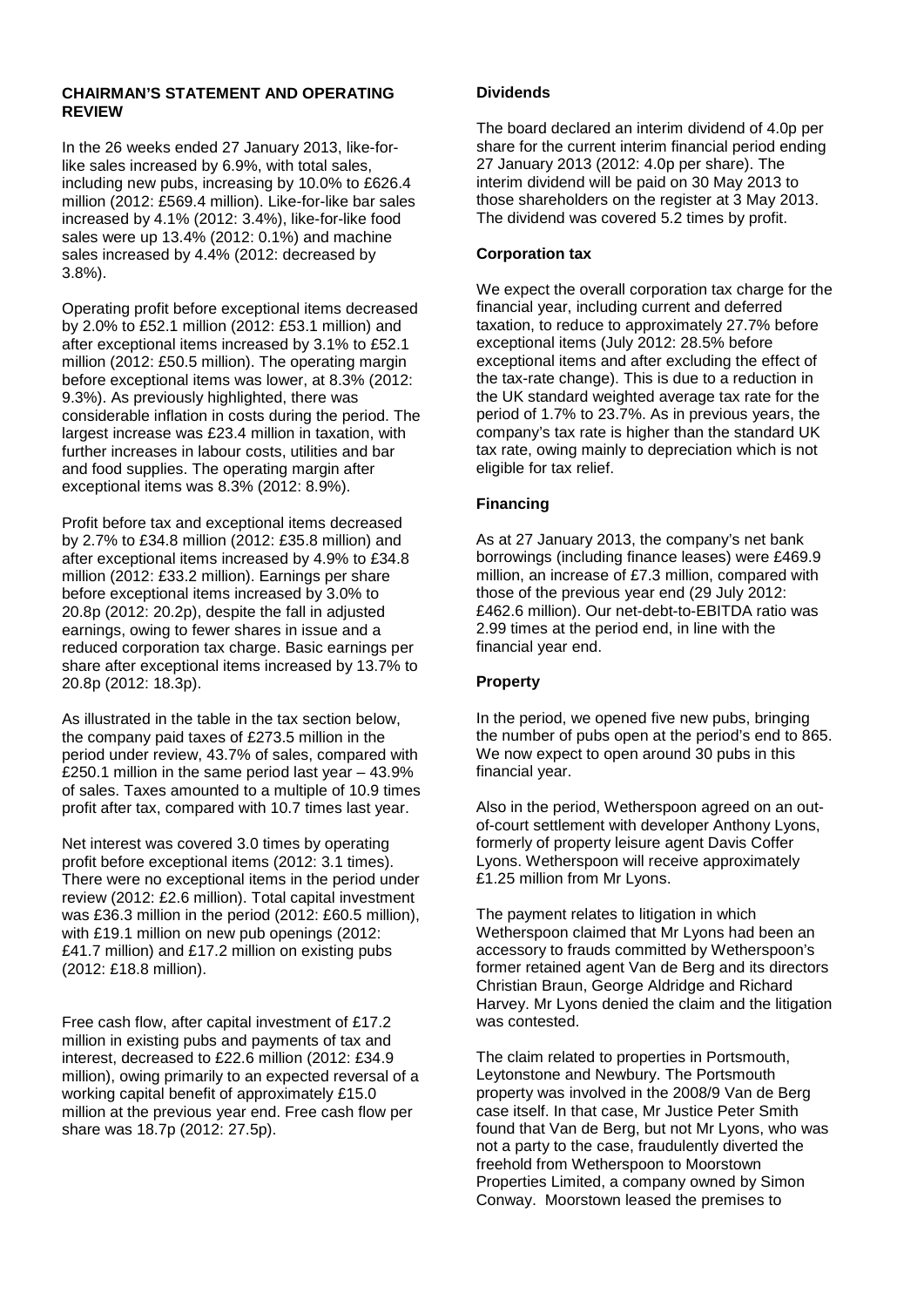Wetherspoon. Wetherspoon is still a leaseholder of this property – a pub called The Isambard Kingdom Brunel.

The properties in Leytonstone and Newbury (the other properties in the case against Mr Lyons) were not pleaded in the 2008/9 Van de Berg case. Leytonstone was leased to Wetherspoon and trades today as The Walnut Tree public house. Newbury was leased to Pelican plc and became a Café Rouge.

In the last financial year, Wetherspoon also agreed on a settlement with Paul Ferrari, of London estate agent, Ferrari, Dewe & Co, in respect of properties referred to as the 'Ferrari Five' by Mr Justice Peter Smith, in the Van de Berg case.

# **Taxes and regulation**

The company paid total taxes of £273.5 million in the six-month period, a £23.4 million increase on the previous year. If we were taxed on the same basis as supermarkets, we would have paid £40.7 million less, since supermarkets pay virtually no VAT in respect of food sales.

We believe there to be an overwhelmingly strong case for tax parity between pubs and supermarkets, since lower supermarket taxes help them to sell alcoholic drinks at extremely low prices, compared with those of pubs.

The government and medical profession hope to combat low supermarket prices by 'minimum pricing' legislation. However, if the government were to use the tax system to encourage, rather than discourage, consumption in pubs, it would greatly increase the average price per unit of alcohol paid by consumers, helping to meet government and medical health objectives, while increasing employment and tax revenues at the same time.

At the current time, approximately 50% of beer is consumed in pubs, and 50% in the 'off-trade'. For illustrative purposes, if the average price of a pint from a supermarket is £1 and that of a pint in a pub £3, increasing the number of pub pints from 50% to 75% would increase the average price paid in the country as a whole from about £2 to £2.50. Instead, successive governments have 'cracked down' on pubs by increasing taxes and regulations, resulting in on-trade consumption of beer dropping from about 90% to about 50% in the last 30 years and, perversely, reducing the average price per pint paid by consumers.

As well as paying far higher taxes per pint or per meal than supermarkets, pubs generate far more jobs. The campaign by the 'VAT Club', headed by respected restaurateur Jacques Borel (supported by: Heineken; the family brewers such as Young's and Fuller's; Wetherspoon; many others), has comprehensively explained the financial and employment benefits for the economy of tax parity with supermarkets.

|                               | 2013  | 2012  |
|-------------------------------|-------|-------|
|                               | First | First |
|                               | half  | half  |
|                               | £m    | £m    |
| VAT                           | 126.1 | 115.6 |
| Alcohol duty                  | 74.6  | 65.6  |
| PAYE and NIC                  | 34.7  | 32.8  |
| <b>Business rates</b>         | 23.4  | 21.0  |
| Corporation tax               | 8.6   | 9.0   |
| Machine duty                  | 1.8   | 1.6   |
| Fuel duty                     | 1.0   | 1.3   |
| Carbon tax                    | 1.3   | 1.2   |
| Climate change levy           | 0.8   | 0.6   |
| Stamp duty                    | 0.3   | 0.6   |
| Landfill tax                  | 0.6   | 0.6   |
| Premise licence and TV        | 0.3   | 0.2   |
| licences                      |       |       |
| <b>TOTAL TAX</b>              | 273.5 | 250.1 |
| <b>TAX AS % OF SALES</b>      | 43.7% | 43.9% |
| <b>PROFIT AFTER TAX (PAT)</b> | 25.2  | 23.3  |
| <b>PAT AS % OF SALES</b>      | 4.0%  | 4.1%  |

#### **Further progress**

As in the past, the company has endeavoured to improve as many areas of the business as possible. For example, we have introduced a system for faster credit card payments, as well as contactless payment.

We have continued our heavy investment in the business, having spent £22.8 million on repairs (2012: £20.1 million) and £17.2 million on refurbishments and improvements (2012: £18.8 million).

We have continued to make significant investments in training programmes and also paid £13.0 million (2012: £10.9 million) in bonuses and free shares to employees, 99% of which was paid to those below board level and 88% paid to those working in our pubs.

Once again, the company has received a record number of recommendations in CAMRA's Good Beer Guide. We were also named 'the nation's favourite pub brand' at the Eat Out Magazine Awards, in London, in January 2013. As regards hygiene, the company has received an average score of 4.8 out of 5, in respect of the localauthority-run scheme Scores on the Doors. We believe this to be higher than any other substantial pub company, including well-run competitors.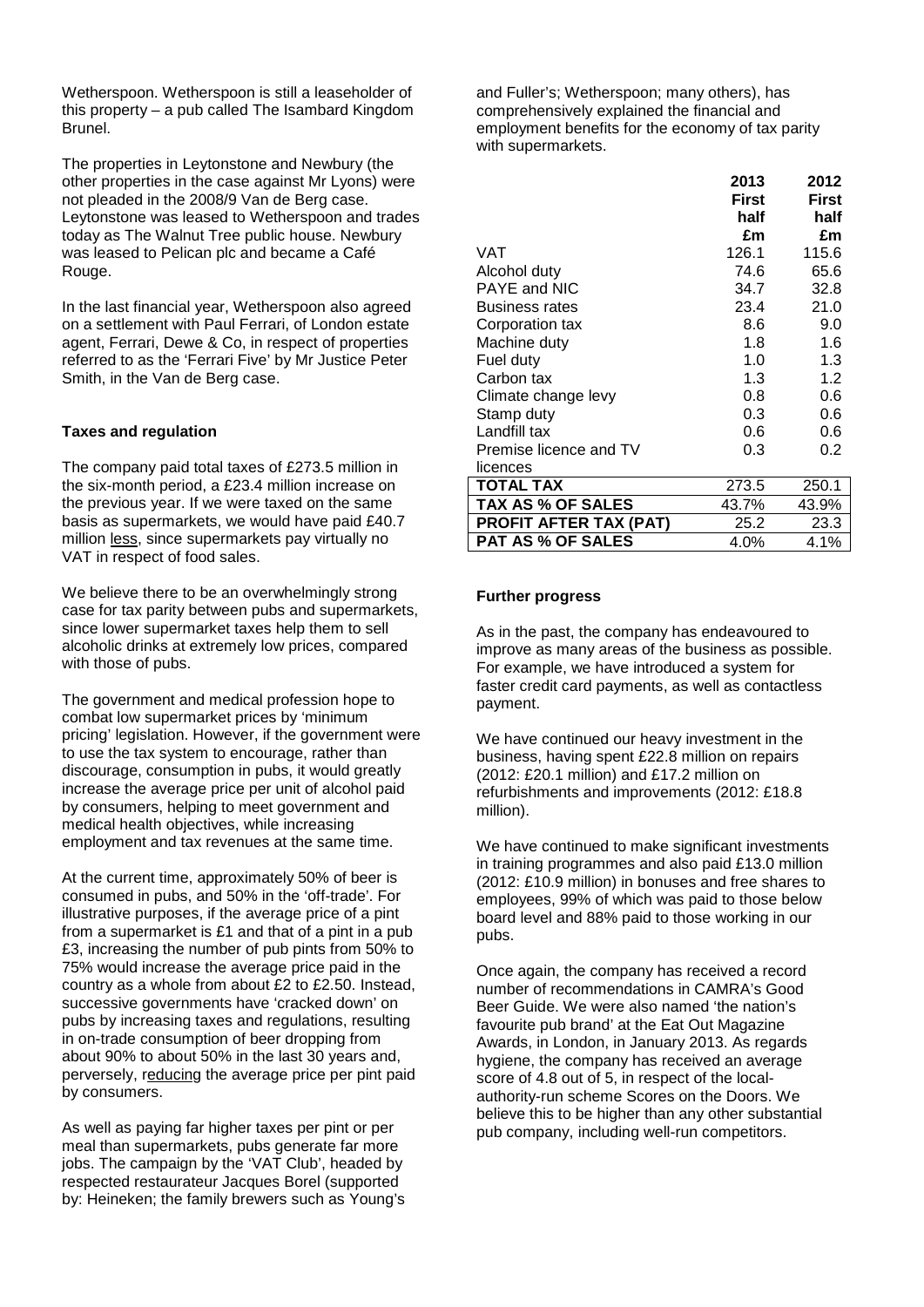# **Current trading and outlook**

The outcome for the first half of the financial year was reasonable, given the pressures on the UK consumer.

The biggest danger to the pub industry, as indicated above and previously, is the VAT disparity between supermarkets and pubs and the continuing imposition of stealth taxes, such as the late-night levy, and the increase in fruit/slot machine taxes.

In the six weeks to 10 March 2013, like-for-like sales increased by 7.3%, with total sales increasing by 9.9%.

As previously indicated, taxation and input costs will continue to rise, but, overall, the company continues to aim for a reasonable outcome in the current financial year.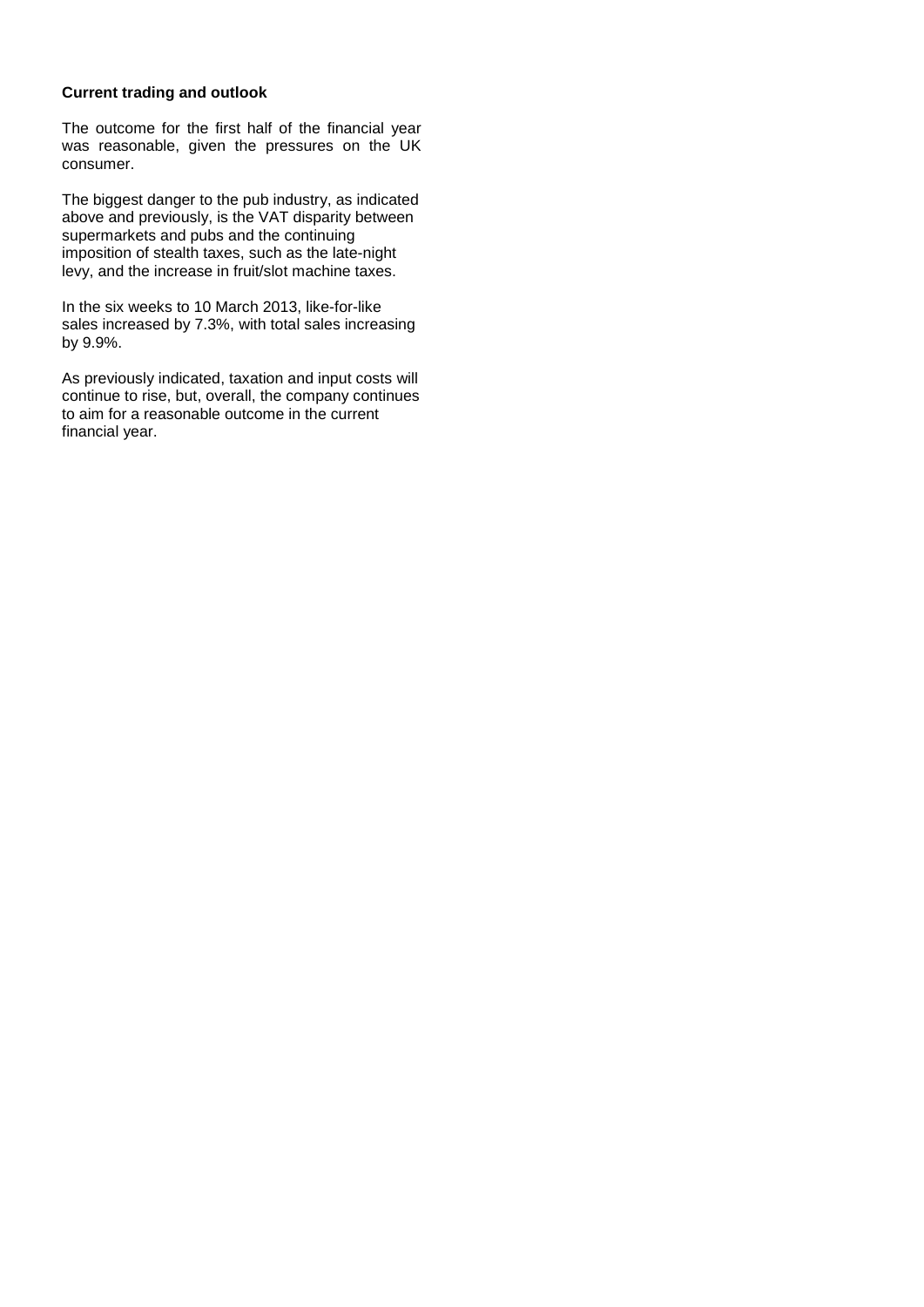# **INCOME STATEMENT** for the 26 weeks ended 27 January 2013

|                                           | <b>Notes</b>   | <b>Unaudited</b><br>26 weeks<br>ended<br>27 January<br>2013 | Unaudited<br>26 weeks<br>ended<br>22 January<br>2012 | Audited<br>53 weeks<br>ended<br>29 July<br>2012 |
|-------------------------------------------|----------------|-------------------------------------------------------------|------------------------------------------------------|-------------------------------------------------|
|                                           |                | £000                                                        | £000                                                 | £000                                            |
| Revenue                                   | 4              | 626,397                                                     | 569,375                                              | 1,197,129                                       |
| Operating costs                           |                | (574, 321)                                                  | (516, 259)                                           | (1,089,811)                                     |
| Operating profit before exceptional items | 6              | 52,076                                                      | 53,116                                               | 107,318                                         |
| <b>Exceptional items</b>                  | 5              |                                                             | (2,599)                                              | (13,481)                                        |
| <b>Operating profit</b>                   |                | 52,076                                                      | 50,517                                               | 93,837                                          |
| Finance income                            |                | 61                                                          | 27                                                   | 55                                              |
| Finance costs                             |                | (17, 300)                                                   | (17, 334)                                            | (35,010)                                        |
| <b>Profit before tax</b>                  | $\overline{7}$ | 34,837                                                      | 33,210                                               | 58,882                                          |
| Income tax expense                        |                | (9,636)                                                     | (9,926)                                              | (14,315)                                        |
| Profit for the period                     |                | 25,201                                                      | 23,284                                               | 44,567                                          |
| Basic earnings per share                  | 8              | 20.8                                                        | 18.3                                                 | 35.6                                            |

# **STATEMENT OF COMPREHENSIVE INCOME** for the 26 weeks ended 27 January 2013

|                                                  | <b>Notes</b> | <b>Unaudited</b><br>26 weeks<br>ended<br>27 January<br>2013<br>£000 | Unaudited<br>26 weeks<br>ended<br>22 January<br>2012<br>£000 | Audited<br>53 weeks<br>ended<br>29 July<br>2012<br>£000 |
|--------------------------------------------------|--------------|---------------------------------------------------------------------|--------------------------------------------------------------|---------------------------------------------------------|
| Interest-rate swaps: gain/(loss) taken to equity | 13           | 9,274                                                               | (6,638)                                                      | (8, 149)                                                |
| Tax on items taken directly to equity            |              | (2, 133)                                                            | 1,660                                                        | 717                                                     |
| Net gain/(loss) recognised directly in equity    |              | 7,141                                                               | (4,978)                                                      | (7, 432)                                                |
| Profit for the period                            |              | 25,201                                                              | 23.284                                                       | 44,567                                                  |
| Total comprehensive income for the period        |              | 32,342                                                              | 18,306                                                       | 37,135                                                  |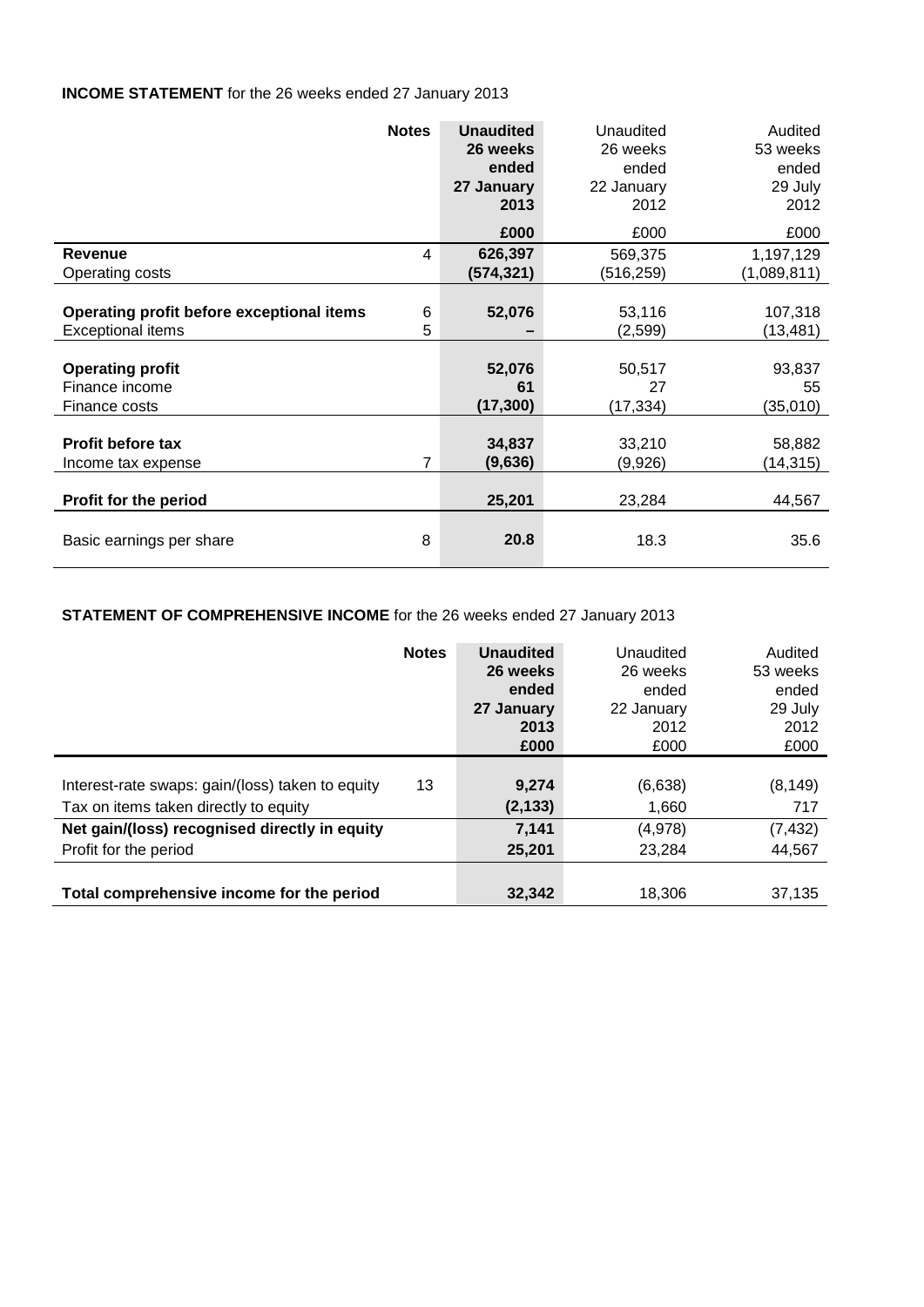# **CASH FLOW STATEMENT** for the 26 weeks ended 27 January 2013

|                                                   | <b>Notes</b> | <b>Unaudited</b> | <b>Unaudited</b> | Unaudited  | Unaudited                | Audited    | Audited   |
|---------------------------------------------------|--------------|------------------|------------------|------------|--------------------------|------------|-----------|
|                                                   |              | 26 weeks         | 26 weeks         | 26 weeks   | 26 weeks                 | 53 weeks   | 53 weeks  |
|                                                   |              | ended            | ended            | ended      | ended                    | ended      | ended     |
|                                                   |              | 27 January       | 27 January       | 22 January | 22 January               | 29 July    | 29 July   |
|                                                   |              | 2013             | 2013             | 2012       | 2012                     | 2012       | 2012      |
|                                                   |              | £000             | £000             | £000       | £000                     | £000       | £000      |
| Cash flows from operating activities              |              |                  |                  |            |                          |            |           |
| Cash generated from operations                    | 9            | 64,360           | 64,360           | 79,173     | 79,173                   | 196,733    | 196.733   |
| Interest received                                 |              | 62               | 62               | 17         | 17                       | 49         | 49        |
| Interest paid                                     |              | (15, 398)        | (15, 398)        | (16, 478)  | (16, 478)                | (36,091)   | (36,091)  |
| Corporation tax paid                              |              | (8,615)          | (8,615)          | (8,968)    | (8,968)                  | (18, 168)  | (18, 168) |
| Purchase of own shares for share-based payments   |              | (628)            | (628)            |            | $\overline{\phantom{m}}$ | (5,756)    | (5,756)   |
| Net cash inflow from operating activities         |              | 39,781           | 39,781           | 53,744     | 53,744                   | 136,767    | 136,767   |
| Cash flows from investing activities              |              |                  |                  |            |                          |            |           |
| Purchase of property, plant and equipment         |              | (14, 905)        | (14, 905)        | (14, 986)  | (14,986)                 | (36, 578)  | (36, 578) |
| Purchase of intangible assets                     |              | (2, 293)         | (2, 293)         | (3,838)    | (3,838)                  | (8,647)    | (8,647)   |
| Purchase of lease premiums                        |              | (21)             |                  |            |                          | (489)      |           |
| Proceeds of sale of property, plant and equipment |              |                  |                  | 250        |                          | 887        |           |
| Investment in new pubs and pub extensions         |              | (19, 033)        |                  | (41, 666)  |                          | (74, 859)  |           |
| Net cash outflow from investing activities        |              | (36, 252)        | (17, 198)        | (60, 240)  | (18, 824)                | (119, 686) | (45, 225) |
| Cash flows from financing activities              |              |                  |                  |            |                          |            |           |
| Equity dividends paid                             | 14           | (10, 021)        |                  | (10, 475)  |                          | (15, 544)  |           |
| Proceeds from issue of ordinary shares            |              |                  |                  | 46         |                          | 95         |           |
| Purchase of own shares                            |              |                  |                  |            |                          | (22, 711)  |           |
| Advances under bank loans                         | 13           | 7,509            |                  | 18,199     |                          | 18,059     |           |
| Advances under finance leases                     |              |                  |                  |            |                          | 10,474     |           |
| Finance costs on new loan                         | 13           |                  |                  | (2,711)    |                          | (2,731)    |           |
| Finance lease principal payments                  | 13           | (2,921)          |                  | (2,038)    |                          | (4,373)    |           |
| Net cash (outflow)/inflow from financing          |              |                  |                  |            |                          |            |           |
| activities                                        |              | (5, 433)         |                  | 3,021      |                          | (16,731)   |           |
| Net change in cash and cash equivalents           | 13           | (1,904)          |                  | (3, 475)   |                          | 350        |           |
| Opening cash and cash equivalents                 |              | 28,040           |                  | 27,690     |                          | 27,690     |           |
| Closing cash and cash equivalents                 |              | 26,136           |                  | 24,215     |                          | 28,040     |           |
| Free cash flow                                    |              |                  | 22,583           |            | 34,920                   |            | 91,542    |
| Free cash flow per ordinary share                 | 8            |                  | 18.7p            |            | 27.5p                    |            | 73.2p     |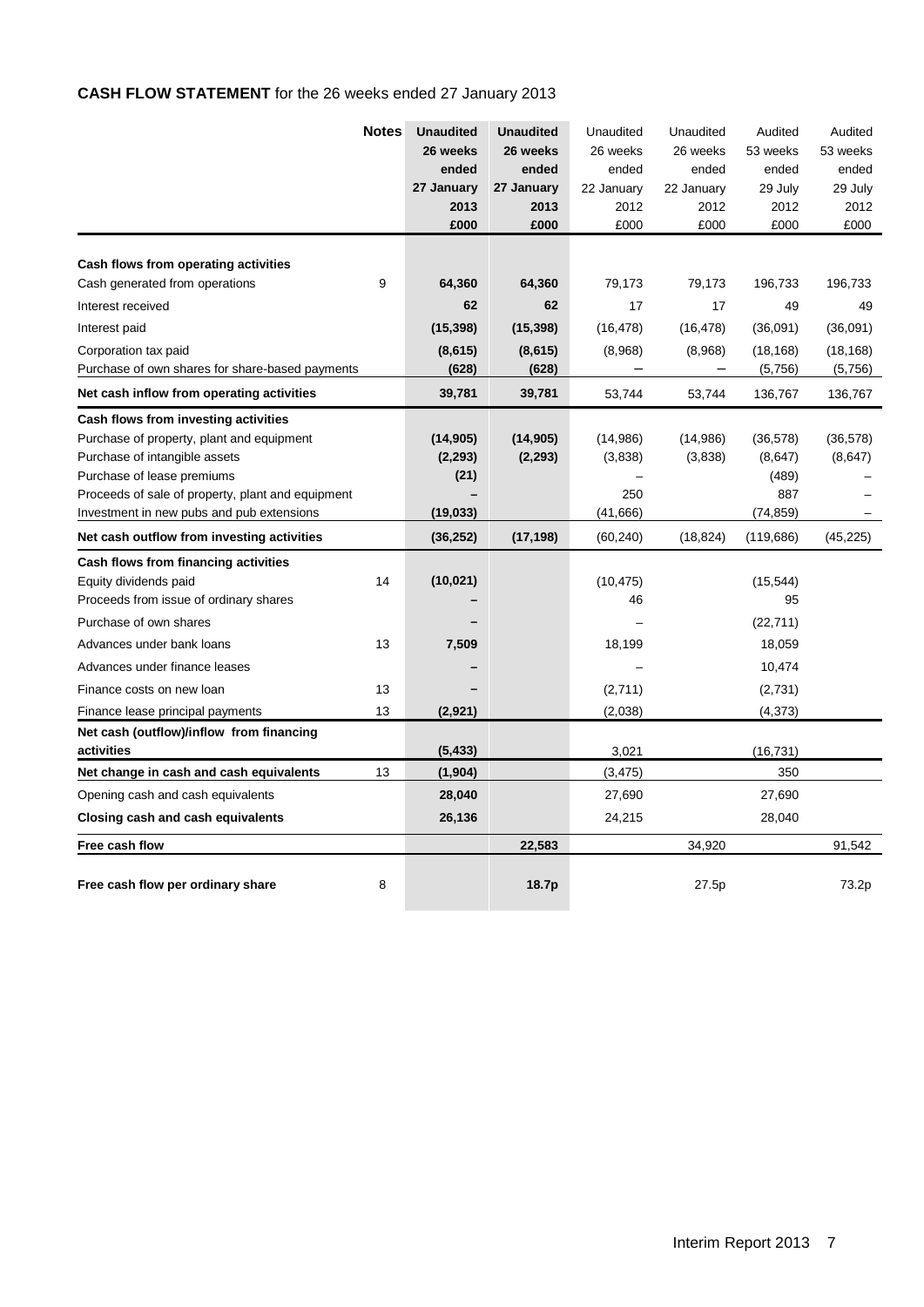# **BALANCE SHEET** as at 27 January 2013

|                                                    | <b>Notes</b> | <b>Unaudited</b>  | Unaudited         | Audited           |
|----------------------------------------------------|--------------|-------------------|-------------------|-------------------|
|                                                    |              | 27 January        | 22 January        | 29 July           |
|                                                    |              | 2013              | 2012              | 2012              |
|                                                    |              | £000              | £000              | £000              |
|                                                    |              |                   |                   |                   |
| Assets                                             |              |                   |                   |                   |
| <b>Non-current assets</b>                          | 10           |                   |                   |                   |
| Property, plant and equipment<br>Intangible assets | 11           | 932,063<br>17,995 | 907,800<br>12,908 | 924,341<br>16,936 |
| Deferred tax assets                                |              | 14,073            | 17,229            | 16,198            |
| Other non-current assets                           | 12           | 10,537            | 10,350            | 10,682            |
| <b>Total non-current assets</b>                    |              | 974,668           | 948,287           | 968,157           |
|                                                    |              |                   |                   |                   |
| <b>Current assets</b>                              |              |                   |                   |                   |
| Inventories                                        |              | 20,655            | 20,282            | 20,975            |
| Other receivables                                  |              | 26,866            | 25,597            | 18,685            |
| Assets held for sale                               |              | 2,076             | 145               | 2,055             |
| Cash and cash equivalents                          | 13           | 26,136            | 24,215            | 28,040            |
| <b>Total current assets</b>                        |              | 75,733            | 70,239            | 69,755            |
| <b>Total assets</b>                                |              | 1,050,401         | 1,018,526         | 1,037,912         |
|                                                    |              |                   |                   |                   |
| <b>Liabilities</b>                                 |              |                   |                   |                   |
| <b>Current liabilities</b>                         |              |                   |                   |                   |
| Trade and other payables                           |              | (197, 094)        | (185, 143)        | (207, 114)        |
| Financial liabilities due in one year              | 13           | (5,660)           | (3, 545)          | (5,880)           |
| Current income tax liabilities                     |              | (9, 845)          | (10, 505)         | (9, 103)          |
| <b>Total current liabilities</b>                   |              | (212, 599)        | (199, 193)        | (222,097)         |
| <b>Non-current liabilities</b>                     |              |                   |                   |                   |
| <b>Financial liabilities</b>                       |              | (490, 406)        | (477, 300)        | (484, 771)        |
| Derivative financial instruments                   | 13           | (56, 755)         | (64, 518)         | (66, 029)         |
| Deferred tax liabilities                           |              | (68, 147)         | (71, 358)         | (67, 860)         |
| Provisions and other liabilities                   |              | (28, 621)         | (25,067)          | (27, 511)         |
| <b>Total non-current liabilities</b>               |              | (643, 929)        | (638, 243)        | (646, 171)        |
| <b>Net assets</b>                                  |              | 193.873           |                   |                   |
|                                                    |              |                   | 181,090           | 169,644           |
| Shareholders' equity                               |              |                   |                   |                   |
| Ordinary shares                                    | 15           | 2,521             | 2,632             | 2,521             |
| Share premium account                              |              | 143,294           | 143,245           | 143,294           |
| Capital redemption reserve                         |              | 1,910             | 1,798             | 1,910             |
| Hedging reserve                                    |              | (43, 701)         | (48, 388)         | (50, 842)         |
| Retained earnings                                  |              | 89,849            | 81,803            | 72,761            |
|                                                    |              |                   |                   |                   |
| Total shareholders' equity                         |              | 193,873           | 181,090           | 169,644           |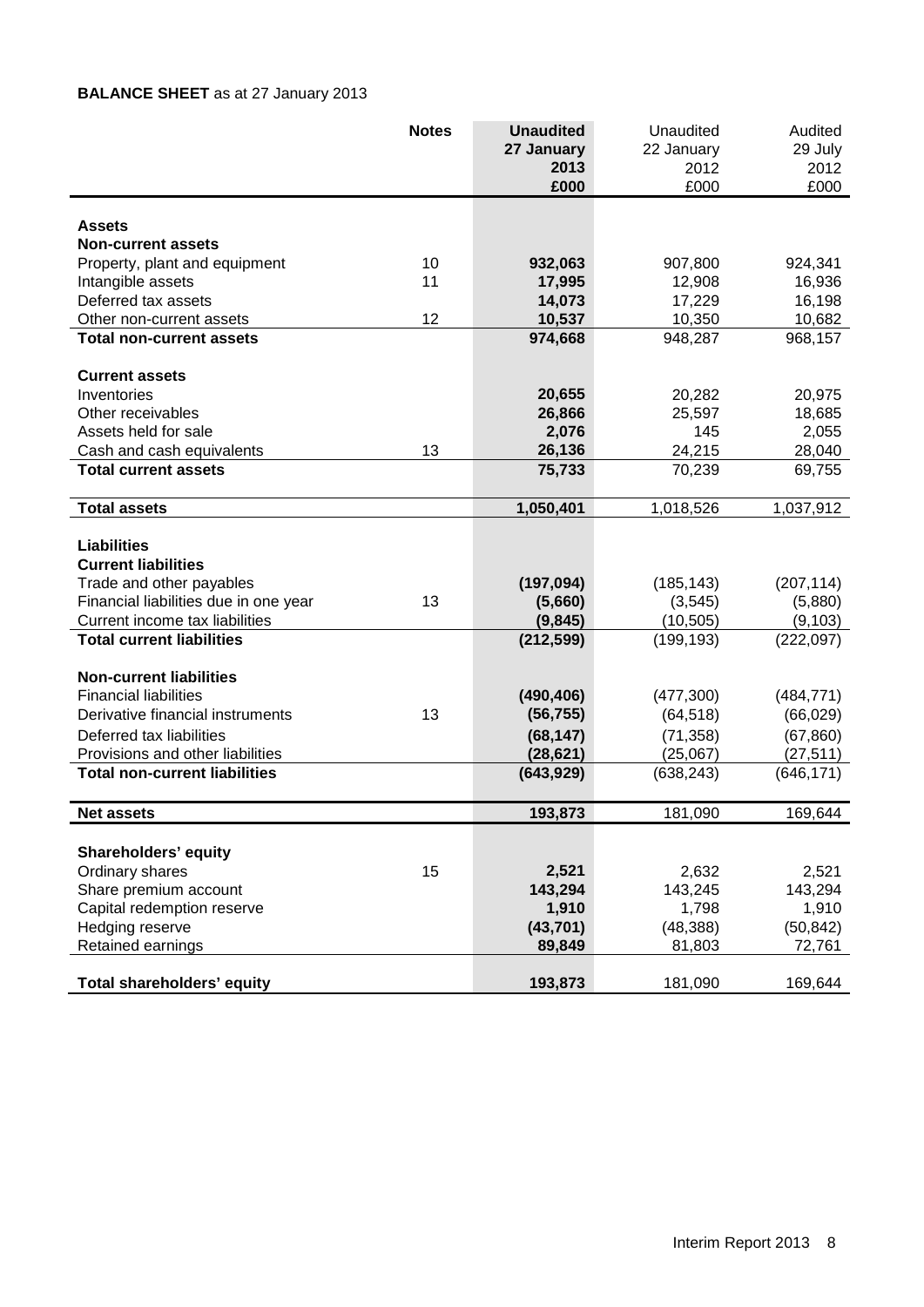# **STATEMENT OF CHANGES IN SHAREHOLDERS' EQUITY**

|                                                                             | Called-up | Share   | Capital    |                  |                 |                 |
|-----------------------------------------------------------------------------|-----------|---------|------------|------------------|-----------------|-----------------|
|                                                                             | share     | premium | redemption | Hedging          | Retained        |                 |
|                                                                             | capital   | account | reserve    | reserve          | earnings        | Total           |
|                                                                             | £000      | £000    | £000       | £000             | £000            | £000            |
| At 24 July 2011                                                             | 2,632     | 143,199 | 1,798      | (43, 410)        | 66,826          | 171,045         |
| Profit for the period                                                       |           |         |            |                  | 23,284          | 23,284          |
| Interest-rate swaps                                                         |           |         |            |                  |                 |                 |
| - loss taken to equity                                                      |           |         |            | (6,638)          |                 | (6,638)         |
| Tax on items taken directly to equity<br>Total comprehensive (loss)/ income |           |         |            | 1,660<br>(4,978) | 23,284          | 1,660<br>18,306 |
|                                                                             |           |         |            |                  |                 |                 |
| Exercise of options                                                         |           | 46      |            |                  |                 | 46              |
| Share-based payment charges                                                 |           |         |            |                  | 2,168           | 2,168           |
| <b>Dividends</b>                                                            |           |         |            |                  | (10, 475)       | (10, 475)       |
| At 22 January 2012                                                          | 2,632     | 143,245 | 1,798      | (48, 388)        | 81,803          | 181,090         |
| Profit for the period                                                       |           |         |            |                  | 21,283          | 21,283          |
| Interest-rate swaps                                                         |           |         |            |                  |                 |                 |
| - loss taken to equity                                                      |           |         |            | (1, 511)         |                 | (1,511)         |
| Tax on items taken directly to equity                                       |           |         |            | (943)            |                 | (943)           |
| Total comprehensive (loss)/income                                           |           |         |            | (2, 454)         | 21,283          | 18,829          |
| Exercise of options                                                         | 1         | 49      |            |                  |                 | 50              |
| Repurchase of shares                                                        | (112)     |         | 112        |                  | (22, 598)       | (22, 598)       |
| Tax on repurchase of shares                                                 |           |         |            |                  | (113)           | (113)           |
| Share-based payment charges                                                 |           |         |            |                  | 3,211           | 3,211           |
| Purchase of shares held in trust                                            |           |         |            |                  | (5, 727)        | (5, 727)        |
| Tax on purchase of shares held in                                           |           |         |            |                  |                 |                 |
| trust<br>Dividends                                                          |           |         |            |                  | (29)<br>(5,069) | (29)<br>(5,069) |
|                                                                             |           |         |            |                  |                 |                 |
| At 29 July 2012                                                             | 2,521     | 143,294 | 1,910      | (50, 842)        | 72,761          | 169,644         |
| Profit for the period                                                       |           |         |            |                  | 25,201          | 25,201          |
| Interest-rate swaps                                                         |           |         |            |                  |                 |                 |
| - profit taken to equity                                                    |           |         |            | 9,274            |                 | 9,274           |
| Tax on items taken directly to equity                                       |           |         |            | (2, 133)         |                 | (2, 133)        |
| Total comprehensive (loss)/income                                           |           |         |            | 7,141            | 25,201          | 32,342          |
| Share-based payment charges                                                 |           |         |            |                  | 2,536           | 2,536           |
| Purchase of shares held in trust                                            |           |         |            |                  | (624)           | (624)           |
| Tax on purchase of shares held in                                           |           |         |            |                  |                 |                 |
| trust                                                                       |           |         |            |                  | (4)             | (4)             |
| <b>Dividends</b>                                                            |           |         |            |                  | (10, 021)       | (10, 021)       |
| At 27 January 2013                                                          | 2,521     | 143,294 | 1,910      | (43, 701)        | 89,849          | 193,873         |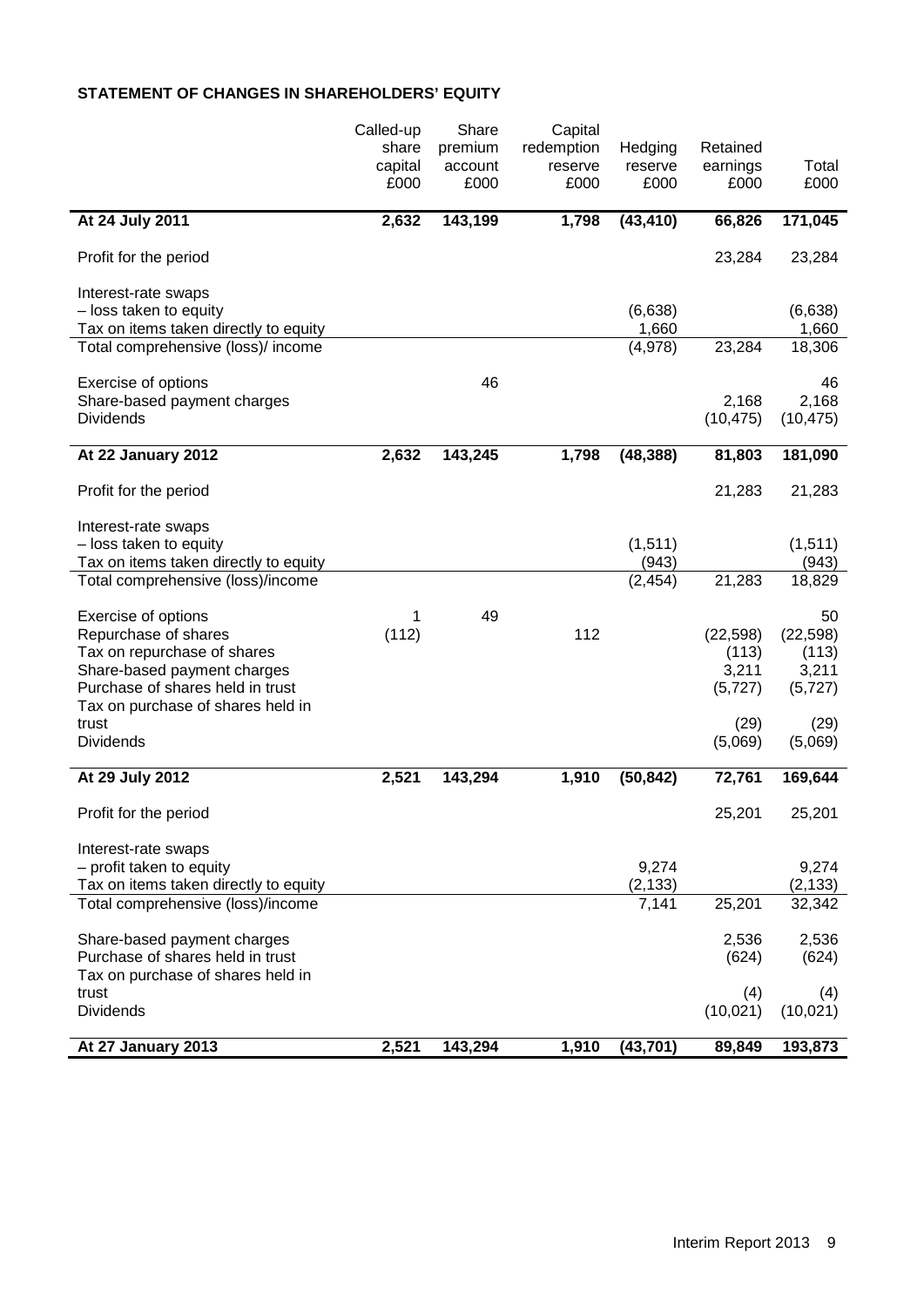# **Notes**

# **1. General information**

J D Wetherspoon plc is a public limited company, incorporated and domiciled in England and Wales. Its registered office address is: Wetherspoon House, Central Park, Reeds Crescent, Watford, WD24 4QL

The company is listed on the London Stock Exchange.

This condensed half-yearly financial information was approved for issue by the board on 15 March 2013.

This interim report does not comprise statutory accounts within the meaning of Sections 434 and 435 of the Companies Act 2006. Statutory accounts for the year ended 29 July 2012 were approved by the board of directors on 14 September 2012 and delivered to the Registrar of Companies. The report of the auditors, on those accounts, was unqualified, did not contain an emphasis-of-matter paragraph or any statement under Sections 498 to 502 of the Companies Act 2006.

There are no changes to the principal risks and uncertainties as set out in the financial statements for the 53 weeks ended 29 July 2012, which may affect the company's performance in the next six months. The most significant risks and uncertainties relate to the taxation on, and regulation of, the sale of alcohol, cost increases and UK disposable consumer incomes. For a detailed discussion of the risks and uncertainties facing the company, refer to the annual report for 2012, pages 40 and 41.

# **2. Basis of preparation**

This condensed half-yearly financial information of J D Wetherspoon plc (the 'Company'), which is abridged and unaudited, has been prepared in accordance with the Disclosure and Transparency Rules of the Financial Services Authority and with International Accounting Standards (IAS) 34, Interim Financial Reporting, as adopted by the European Union. This interim report should be read in conjunction with the annual financial statements for the 53 weeks ended 29 July 2012 which were prepared in accordance with IFRSs, as adopted by the European Union.

The directors have made enquiries into the adequacy of the Company's financial resources, through a review of the Company's budget and medium-term financial plan, including capital expenditure plans and cash flow forecasts; they have satisfied themselves that the Company will continue in operational existence for the foreseeable future. For this reason, they continue to adopt the going-concern basis in preparing the Company's financial statements.

The financial information for the 53 weeks ended 29 July 2012 is extracted from the statutory accounts of the Company for that year.

The interim results for the 26 weeks ended 27 January 2013 and the comparatives for 22 January 2012 are unaudited, but have been reviewed by the independent auditors. A copy of the review report is included at the end of this report.

# **3. Accounting policies**

Taxes on income in the interim periods are accrued using the tax rate which would be applicable to expected total annual earnings.

With the exception of tax, the accounting policies adopted in the preparation of the interim report are consistent with those applied in the preparation of the Company's annual report for the year ended 29 July 2012.

The following new standards, amendments to standards or interpretations are mandatory for the first time for the financial year beginning 30 July 2012, but are not relevant for the Company:

- Amendment to IAS12 'Income taxes' on deferred tax
- Amendment to IAS 1 'Presentation of financial statements on other comprehensive income'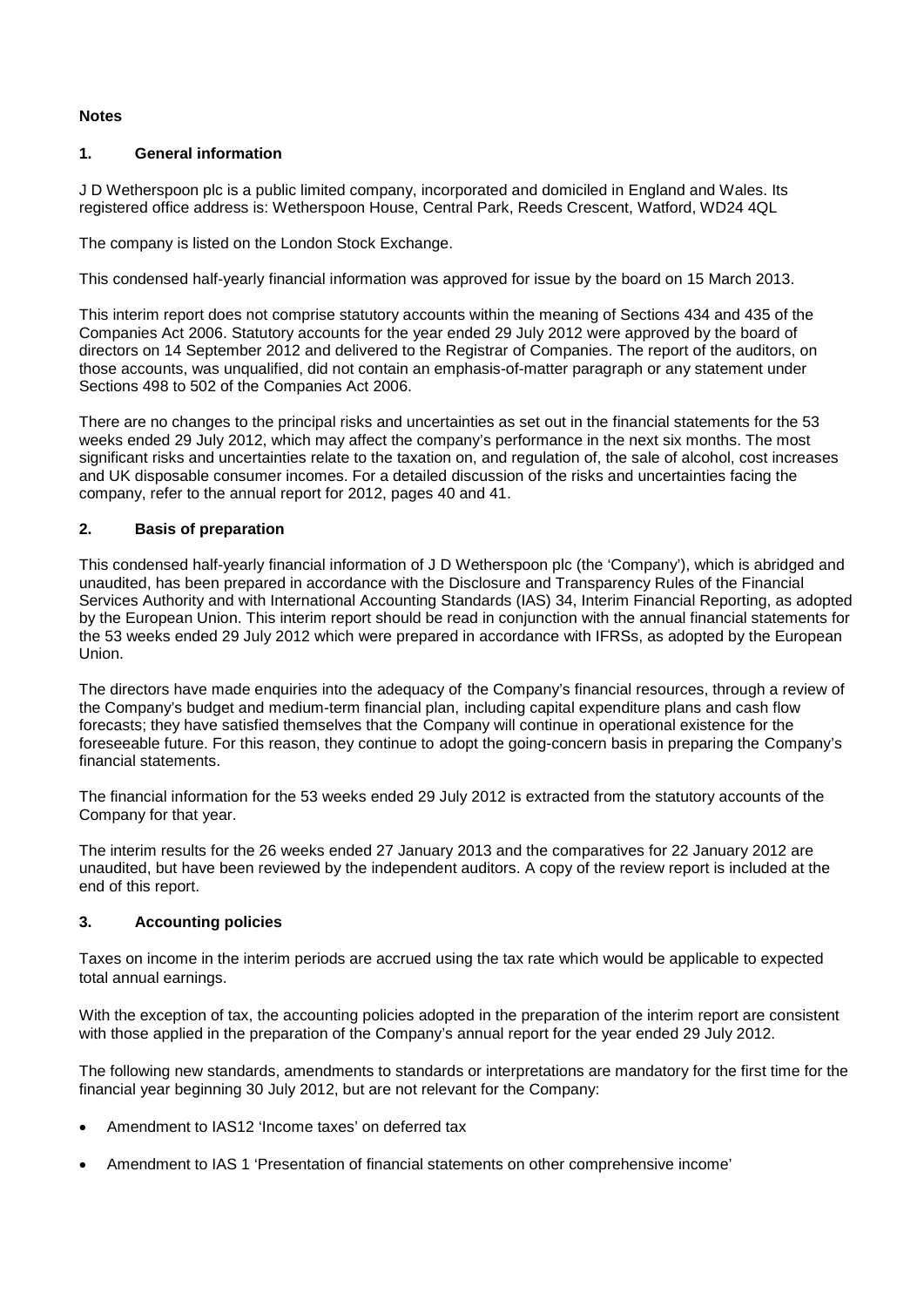# **4. Revenue**

| Revenue disclosed in the income statement is analysed as follows: | <b>Unaudited</b> | Unaudited  | Audited   |
|-------------------------------------------------------------------|------------------|------------|-----------|
|                                                                   | 26 weeks         | 26 weeks   | 53 weeks  |
|                                                                   | ended            | ended      | ended     |
|                                                                   | 27 January       | 22 January | 29 July   |
|                                                                   | 2013             | 2012       | 2012      |
|                                                                   | £000             | £000       | £000      |
|                                                                   |                  |            |           |
| Sales of food, beverages and machine income                       | 626,397          | 569,375    | 1,197,129 |

The Company trades in one business segment (that of operating managed public houses) and one geographical segment (being the United Kingdom).

# **5. Exceptional Items**

|                                                         | <b>Unaudited</b> | Unaudited  | Audited  |
|---------------------------------------------------------|------------------|------------|----------|
|                                                         | 26 weeks         | 26 weeks   | 53 weeks |
|                                                         | ended            | ended      | ended    |
|                                                         | 27 January       | 22 January | 29 July  |
|                                                         | 2013             | 2012       | 2012     |
|                                                         | £000             | £000       | £000     |
| <b>Operating items</b>                                  |                  |            |          |
| Property impairment                                     |                  |            | 7,823    |
| Onerous lease provision                                 |                  |            | 2,229    |
| Restructuring costs                                     |                  |            | 625      |
| Loss on disposal of property, plant and equipment       |                  | 666        | 1,062    |
| Write-off of IT-related assets and other software costs |                  | 1,933      | 1,742    |
|                                                         |                  | 2,599      | 13,481   |

The IT related assets written off in the previous period relate primarily to the development cost of software which was not implemented.

# **6. Operating profit before exceptional items**

| This is stated after charging/(crediting):    | <b>Unaudited</b> | Unaudited  | Audited  |
|-----------------------------------------------|------------------|------------|----------|
|                                               | 26 weeks         | 26 weeks   | 53 weeks |
|                                               | ended            | ended      | ended    |
|                                               | 27 January       | 22 January | 29 July  |
|                                               | 2013             | 2012       | 2012     |
|                                               | £000             | £000       | £000     |
| Concession rental payments                    | 7.405            | 6.940      | 14,831   |
| Operating lease payments                      | 26,803           | 25.965     | 53,230   |
| Repairs and maintenance                       | 22,794           | 20.073     | 44,575   |
| Rent receivable                               | (259)            | (251)      | (540)    |
| Depreciation of property, plant and equipment | 24,273           | 23.010     | 47,416   |
| Amortisation of intangible assets             | 1,234            | 620        | 1,423    |
| Amortisation of non-current assets            | 166              | 159        | 327      |
| Share-based payment charges                   | 2,536            | 2,168      | 5,379    |
|                                               |                  |            |          |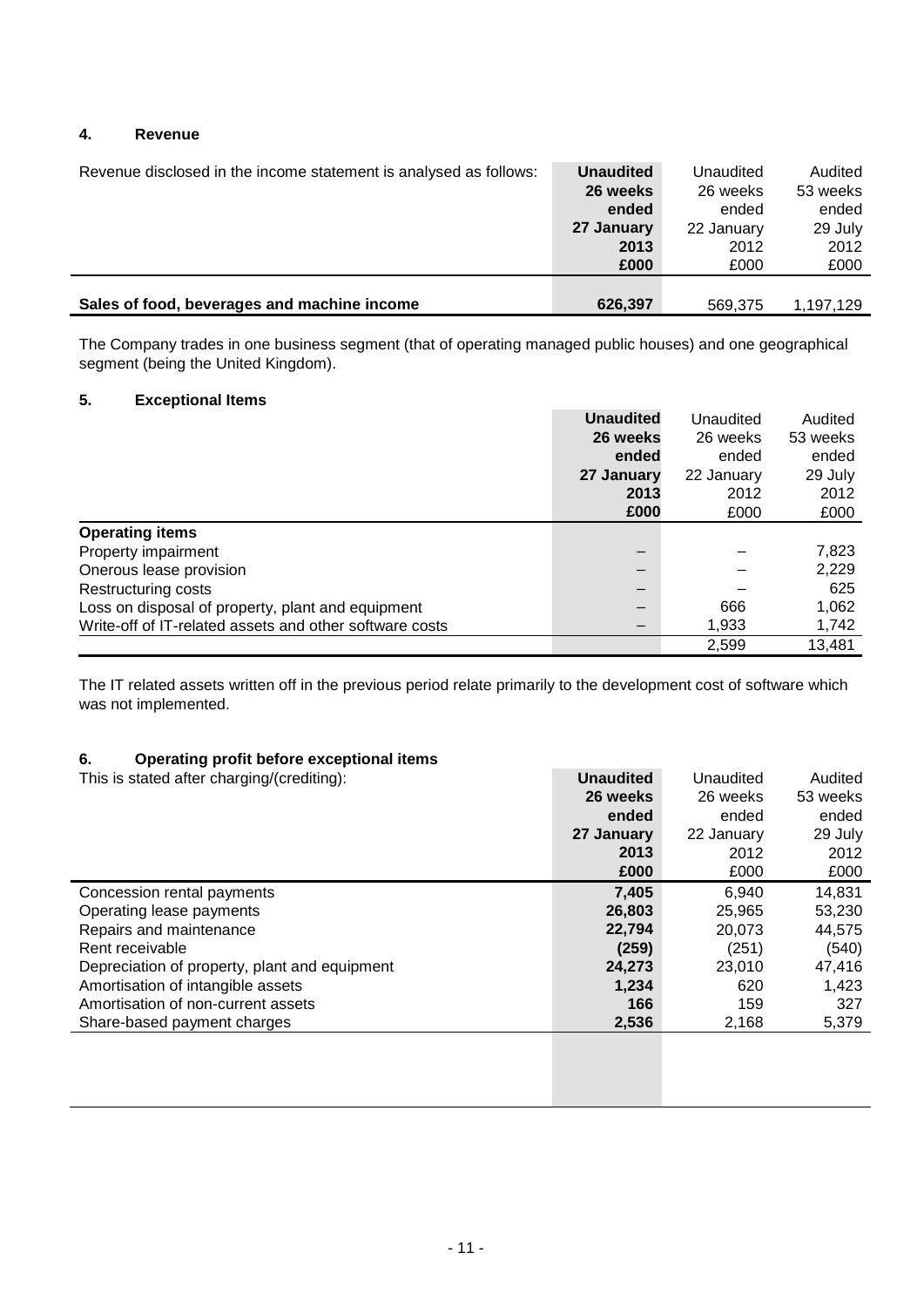# **7. Income tax expense**

The taxation charge for the period ended 27 January 2013 is based on the estimated effective tax rate for the year ending 28 July 2013 of 27.7% (2012: 28.5%, based on a pre-exceptional profit before tax of £35.8m). This comprises a current tax rate of 26.9% (2012: 28.7% pre-exceptional) and a deferred tax rate of 0.8% (2012: - 0.2% pre-exceptional). The UK standard weighted average tax rate for the year is 23.7%. The current tax rate is higher than the UK standard weighted average tax rate, owing mainly to depreciation which is not eligible for tax relief.

|                                                               | <b>Unaudited</b> | Unaudited  | Audited  |
|---------------------------------------------------------------|------------------|------------|----------|
|                                                               | 26 weeks         | 26 weeks   | 53 weeks |
|                                                               | ended            | ended      | ended    |
|                                                               | 27 January       | 22 January | 29 July  |
|                                                               | 2013             | 2012       | 2012     |
|                                                               | £000             | £000       | £000     |
|                                                               |                  |            |          |
| Current tax                                                   | 9,357            | 10,288     | 18,538   |
| Current tax on exceptional items - intangible asset write-off |                  | (272)      | (723)    |
| Deferred tax                                                  |                  |            |          |
| Origination and reversal of temporary differences             | 279              | (90)       | 2,127    |
| Impact of change in UK tax rate                               |                  |            | (5,627)  |
|                                                               |                  |            |          |
| Tax charge in the income statement                            | 9,636            | 9,926      | 14,315   |

# **8. Earnings and free cash flow per share**

Basic earnings per share has been calculated by dividing the profit attributable to equity holders of £25,201,000 (January 2012: £23,284,000; July 2012: £44,567,000) by the weighted average number of shares in issue during the period of 120,890,250 (January 2012: 127,004,632; July 2012: 125,079,021).

The weighted average number of shares has been adjusted to exclude shares held in respect of the employee Share Incentive Plan.

Earnings before exceptional items per share has been calculated before exceptional items detailed in note 5. There are no shares remaining under option.

Adjusted earnings for the 53 weeks ended 29 July 2012 excludes an adjustment of £5,627,000, in respect of the corporation tax-rate change in that year.

|                                                      | <b>Unaudited</b><br>26 weeks | Unaudited<br>26 weeks | Audited<br>53 weeks |
|------------------------------------------------------|------------------------------|-----------------------|---------------------|
|                                                      | ended                        | ended                 | ended               |
|                                                      | 27 January                   | 22 January            | 29 July             |
|                                                      | 2013                         | 2012                  | 2012                |
|                                                      | £000                         | £000                  | £000                |
| Earnings (profit after tax)                          | 25,201                       | 23,284                | 44,567              |
| Exclude one-off tax benefit (rate change)            |                              |                       | (5,627)             |
|                                                      |                              |                       |                     |
| Adjusted earnings after exceptional items            | 25,201                       | 23,284                | 38,940              |
| Exclude effect of exceptional items net of tax       |                              | 2.327                 | 12,758              |
|                                                      |                              |                       |                     |
| Adjusted earnings before exceptional items           | 25,201                       | 25,611                | 51,698              |
|                                                      |                              |                       |                     |
| Basic/diluted earnings per share                     | 20.8p                        | 18.3p                 | 35.6p               |
| Adjusted earnings per share before exceptional items | 20.8p                        | 20.2p                 | 41.3p               |
| Adjusted earnings per share after exceptional items  | 20.8p                        | 18.3p                 | 31.1 <sub>p</sub>   |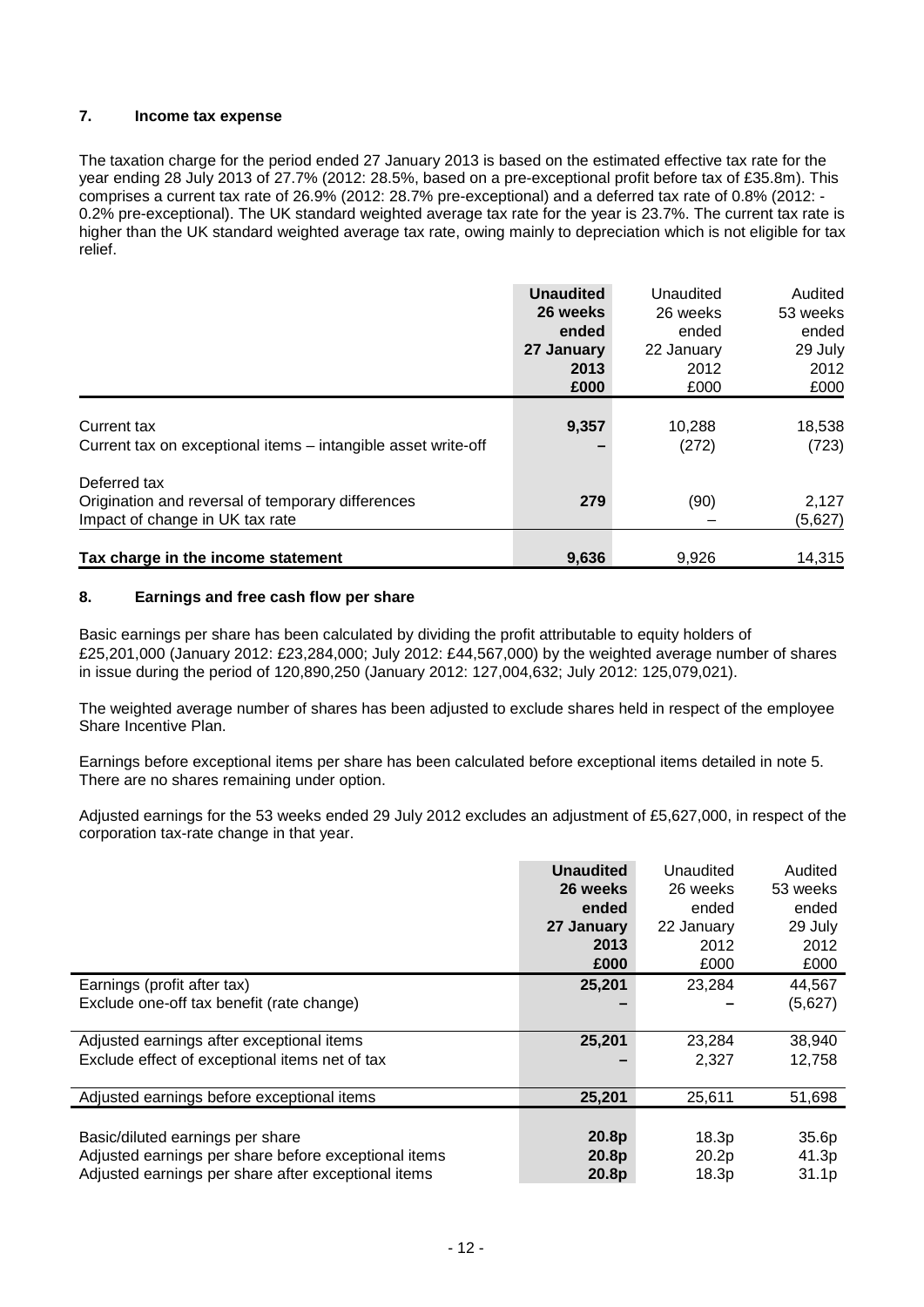# **Free cash flow per share**

The calculation of free cash flow per share is based on the net cash generated by business activities and available for investment in new pub developments and extensions to current pubs, after funding interest, tax, all other reinvestment in pubs open at the start of the period and the purchase of own shares under the employee share-based schemes ('free cash flow'). It is calculated before taking account of proceeds from property disposals, inflows and outflows of financing from outside sources and dividend payments and is based on the same number of shares in issue as that for the calculation of basic earnings per share.

# **9. Cash generated from operations**

|                                           | <b>Unaudited</b> | Unaudited  | Audited  |
|-------------------------------------------|------------------|------------|----------|
|                                           | 26 weeks         | 26 weeks   | 53 weeks |
|                                           | ended            | ended      | ended    |
|                                           | 27 January       | 22 January | 29 July  |
|                                           | 2013             | 2012       | 2012     |
|                                           | £000             | £000       | £000     |
|                                           |                  |            |          |
| Operating profit                          | 52,076           | 50,517     | 93,212   |
| Operating exceptional Items               |                  | 2,599      | 13,481   |
| Operating profit before exceptional items | 52,076           | 53,116     | 106,693  |
| Depreciation and amortisation             | 25,673           | 23.789     | 49,166   |
| Share-based payment charges               | 2,536            | 2,168      | 5,379    |
|                                           | 80,285           | 79.073     | 161,238  |
| Change in inventories                     | 320              | 1,207      | 514      |
| Change in receivables                     | (8, 181)         | (3,677)    | 2,598    |
| Change in payables                        | (8,064)          | 2,570      | 32,383   |
|                                           |                  |            |          |
| Net cash inflow from operating activities | 64,360           | 79,173     | 196,733  |

# **10. Property, plant and equipment**

|                                                | £000      |
|------------------------------------------------|-----------|
|                                                |           |
| Net book amount at 24 July 2011                | 881,271   |
| Additions                                      | 50,653    |
| <b>Disposals</b>                               | (1, 114)  |
| Depreciation                                   | (23,010)  |
|                                                |           |
| Net book amount at 22 January 2012             | 907,800   |
| Additions                                      | 51,486    |
| Disposals and transfer to assets held for sale | (12, 856) |
| Depreciation, impairment and other movements   | (22,089)  |
|                                                |           |
| Net book amount at 29 July 2012                | 924,341   |
| Additions                                      | 32,140    |
| <b>Disposals</b>                               | (145)     |
| Depreciation                                   | (24, 273) |
|                                                |           |
| Net book amount at 27 January 2013             | 932,063   |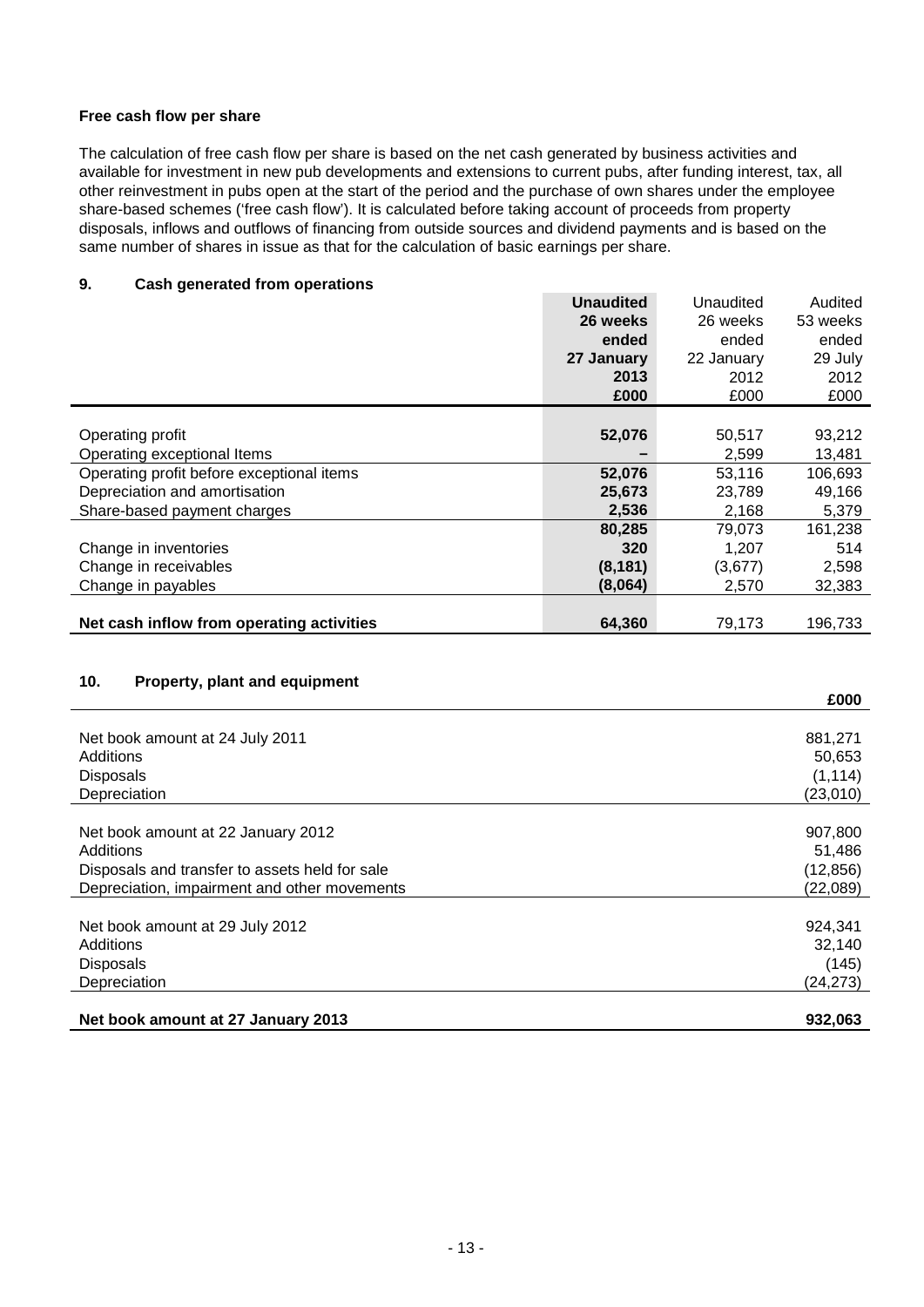# **11. Intangible assets**

|                                              | LUUU    |
|----------------------------------------------|---------|
|                                              |         |
| Net book amount at 24 July 2011              | 11,525  |
| Additions                                    | 3,745   |
| Write-off of IT-related assets               | (1,742) |
| Amortisation, impairment and other movements | (620)   |
|                                              |         |
| Net book amount at 22 January 2012           | 12,908  |
| Additions                                    | 4,902   |
| Amortisation, impairment and other movements | (874)   |
|                                              |         |
| Net book amount at 29 July 2012              | 16,936  |
| Additions                                    | 2,293   |
| Amortisation, impairment and other movements | (1,234) |
|                                              |         |
| Net book amount at 27 January 2013           | 17.995  |

**£000**

Intangible assets all relate to computer software and development.

#### **12. Other non-current assets**

|                    | <b>Unaudited</b> | Unaudited  | Audited  |
|--------------------|------------------|------------|----------|
|                    | 26 weeks         | 26 weeks   | 53 weeks |
|                    | ended            | ended      | ended    |
|                    | 27 January       | 22 January | 29 July  |
|                    | 2013             | 2012       | 2012     |
|                    | £000             | £000       | £000     |
|                    |                  |            |          |
| Leasehold premiums | 10,537           | 10,350     | 10,682   |
|                    |                  |            |          |

# **13. Analysis of changes in net debt**

|                              |              |            | Non-cash | 27 January |
|------------------------------|--------------|------------|----------|------------|
|                              | 29 July 2012 | Cash flows | movement | 2013       |
|                              | £000         | £000       | £000     | £000       |
| Cash at bank                 | 28.040       | (1,904)    |          | 26,136     |
| Debt due after one year      | (474,559)    | (7.509)    | (827)    | (482,895)  |
|                              | (446, 519)   | (9, 413)   | (827)    | (456, 759) |
| Finance lease creditor       | (16,092)     | 2,921      | —        | (13, 171)  |
| Net borrowings               | (462, 611)   | (6, 492)   | (827)    | (469, 930) |
| Derivative – cash flow hedge | (66, 029)    |            | 9,274    | (56, 755)  |
| Net debt                     | (528,640)    | (6, 492)   | 8.447    | (526, 685) |

During the period under review, the company entered into additional forward-starting interest-rate swap agreements, totalling £150 million, in addition to the existing swaps which expire in 2014 and 2016, respectively. The weighted average interest rate of the new swaps is 1.78%, from July 2016 to July 2018. Swap agreements totalling £400 million are now in place until July 2018.

The £9.3-million non-cash movement on the interest-rate swap arises from the movement in fair value of the swaps.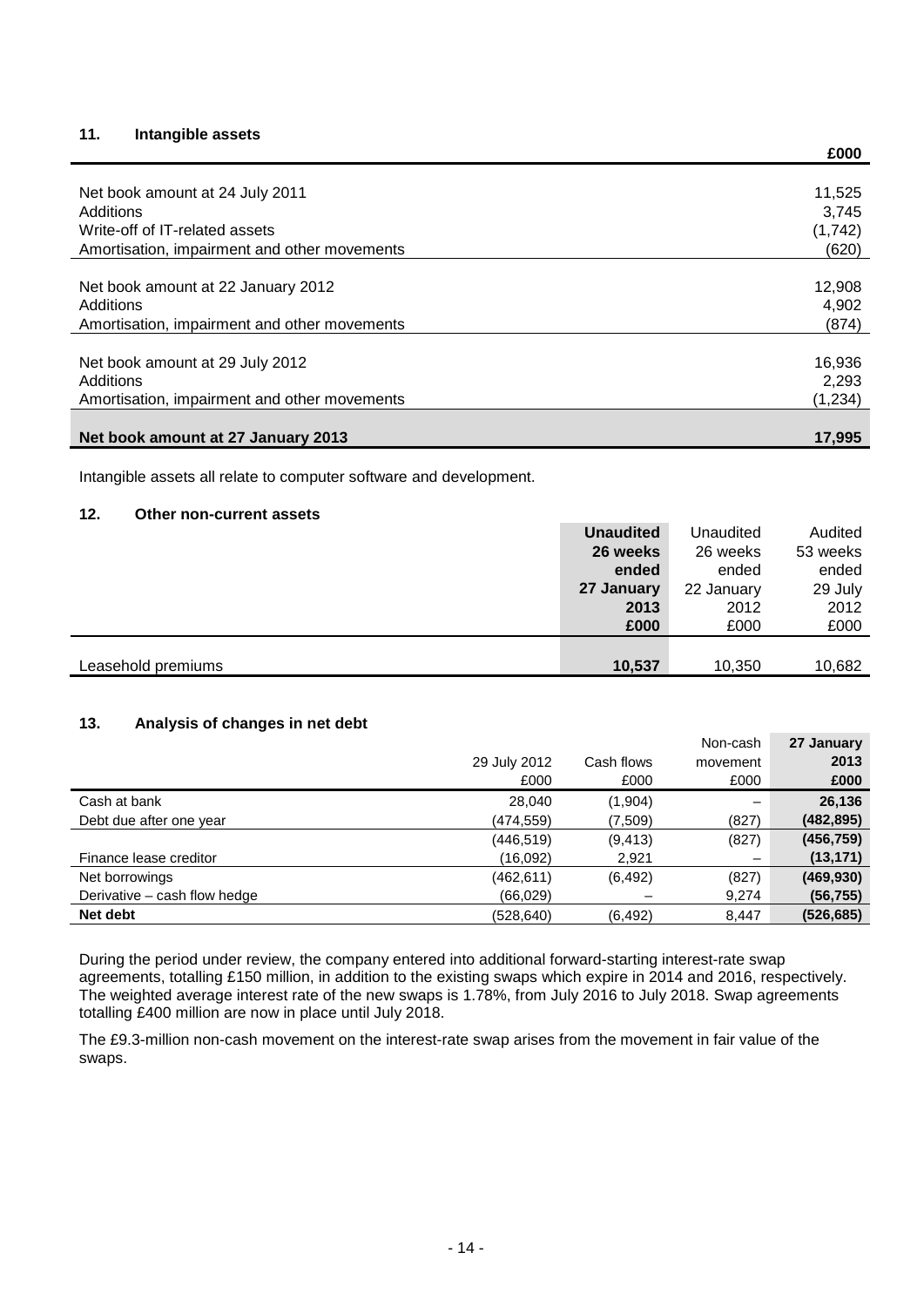# **14. Dividends paid and proposed**

|                                    | <b>Unaudited</b> | Unaudited                  | Audited                 |
|------------------------------------|------------------|----------------------------|-------------------------|
|                                    | 26 weeks         | 26 weeks                   | 53 weeks                |
|                                    | ended            | ended                      | ended                   |
|                                    | 27 January       | 22 January                 | 29 July                 |
|                                    | 2013             | 2012                       | 2012                    |
|                                    | £000             | £000                       | £000                    |
| Paid in the period                 |                  |                            |                         |
| 2012 interim dividend              |                  |                            | 5,069                   |
| 2012 final dividend                | 10,021           | 10,475                     | 10,475                  |
|                                    |                  |                            |                         |
|                                    | 10,021           | 10,475                     | 15,544                  |
| Dividends in respect of the period |                  |                            |                         |
| Interim dividend                   | 4,835            | 5,069                      |                         |
| Final dividend                     |                  |                            | 10,021                  |
|                                    | 4,835            | 5,069                      | 10,021                  |
| Dividend per share                 | 4 <sub>p</sub>   | 4p                         | 8p                      |
| 15.<br>Share capital               |                  |                            |                         |
|                                    |                  | <b>Number of</b><br>shares | <b>Share</b><br>capital |

|                                    | <b>000s</b> | £000  |
|------------------------------------|-------------|-------|
|                                    |             |       |
| Opening balance at 24 July 2011    | 131,608     | 2,632 |
| Allotments                         | 14          |       |
| Closing balance at 22 January 2012 | 131,622     | 2,632 |
| Allotments                         | 16          |       |
| Repurchase of shares               | (5,602)     | (112) |
| Closing balance at 29 July 2012    | 126,036     | 2,521 |
| Closing balance at 27 January 2013 | 126,036     | 2,521 |

All issued shares are fully paid.

# **16. Related-party disclosure**

There were no material changes to related party transactions described in the last annual financial statements. There have been no related-party transactions having a material effect on the Company's financial position or performance in the first half of the current financial year.

# **17. Capital commitments**

The Company had £nil capital commitments for which no provision had been made, in respect of property, plant and equipment, at 27 January 2013 (2012: £nil).